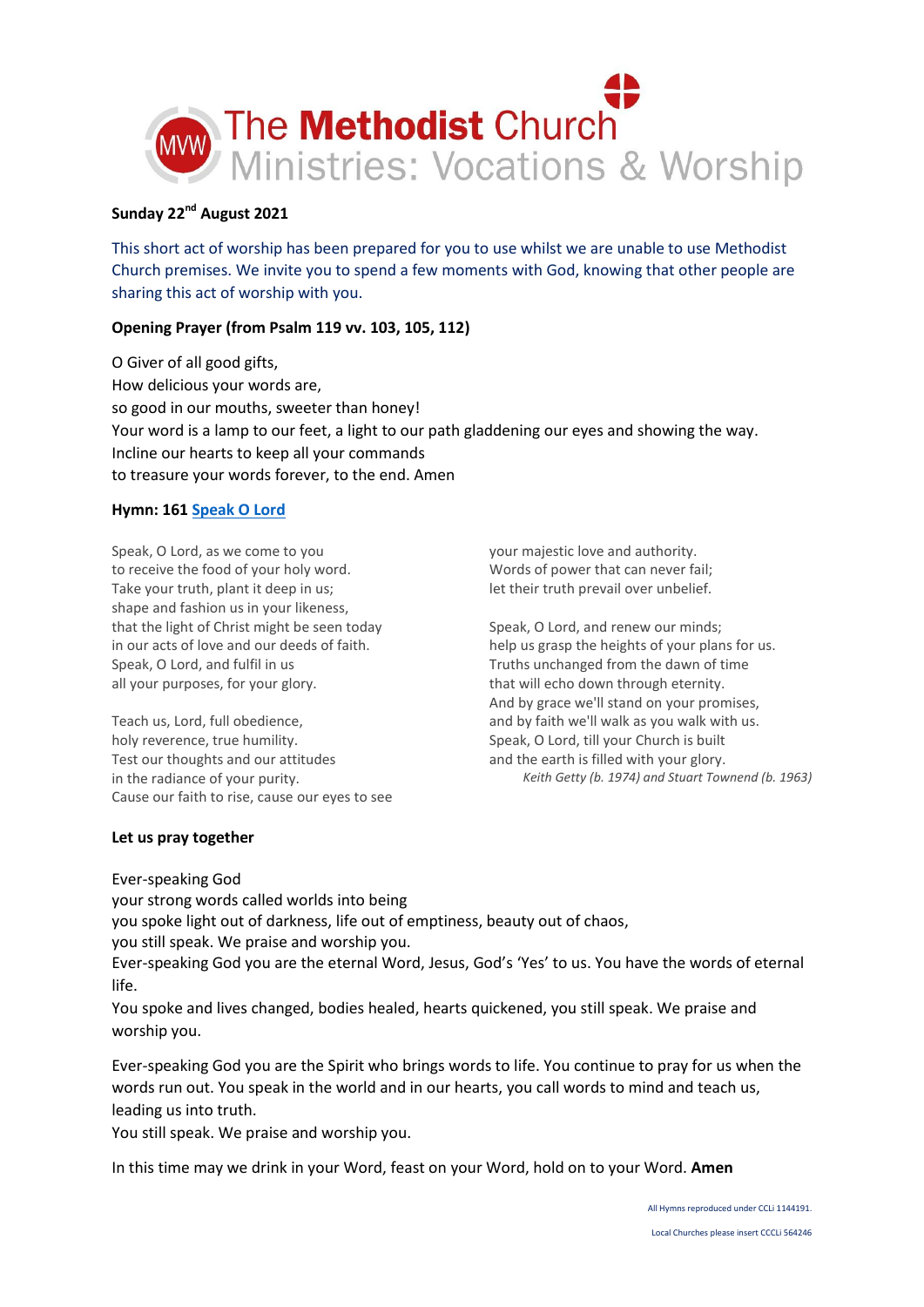Faithful God your words give life, forgive us when our words damage and discourage. Your words bring peace, forgive us when our words stir up anger and discord. Your words reveal truth, forgive us when our words flatter and falsify. Your words bring healing, forgive us when our words harm and hurt. Jesus who spoke out against oppression and hypocrisy, forgive our complicit silence. Jesus who stood in holy silence before power and violence, forgive the wild words we should not have spoken.

In the quiet of our hearts, may we hear the word of grace. Jesus Christ speaks: '*Your sins are forgiven*'. Thanks be to God. **Amen**

#### **Today's Gospel Reading: [John 6:](https://www.biblegateway.com/passage/?search=John+6%3A+56-69&version=NIV) 56-69**

#### **Time to Reflect** *Finding the right words*…

You pause, chewing the end of your pen or with your hand hovering above the screen or keyboard trying to 'find the right words'. There is something very important to share, something sensitive to disclose and perhaps these simple words have to bear the weight of strong emotion. Sometimes recently bereaved people find they are avoided or ignored by others who 'can't find the right words' and are embarrassed and feel awkward. We've come up with the idea of 'mis-speaking' to refer to times when words come out wrong or unintentionally convey an unfortunate or unacceptable meaning. Those of us who have had to write or record words during the pandemic, particularly those who have tried to speak of God in this context, have felt the pressure of finding the 'right words'. At times when we could not touch, could not pass on a gift or share food together and our words have been weightier and more precious.

Jesus's words here were and are difficult and disquieting. And people can't take it, they back off, they walk. And Jesus asks, so poignantly and directly, if the disciples want to leave too. This is where Peter makes a great confession of faith, faith which knows that it has nowhere else to turn. In the Gospels we often hear of Peter putting his foot in his mouth, foul-mouthed Peter denying his Master. But here Peter speaks so clearly, speaks for all the disciples and all of us, 'where else can we go, you have the words of eternal life'.

Jesus's words are here not bland and reassuring. Jesus does not tell the disciples or us 'what we want to hear'. These words are strong and they stick in the heart and mind, they take root in us. They are compelling, they draw us in. Even when things don't make sense, and we don't quite 'get' what these words mean, the words of Jesus hold us, Jesus holds us. In these days Jesus holds us, and holds onto us still, through the words we read in the Bible, the words we sing to ourselves in our homes, the words of worship we share with each other.

There are times when we can't find the words, and times when words run out, when words cannot be enough. There are times when we can't put into words what we feel as individuals or together. There are times when we can't adequately explain how our experiences connect with what we believe, but like Peter, we grasp the words and Word which draw and hold us. This is what we've got, what we stick with, this is enough, enough for life and faith: 'where else can we go?'

All Hymns reproduced under CCLi 1144191.